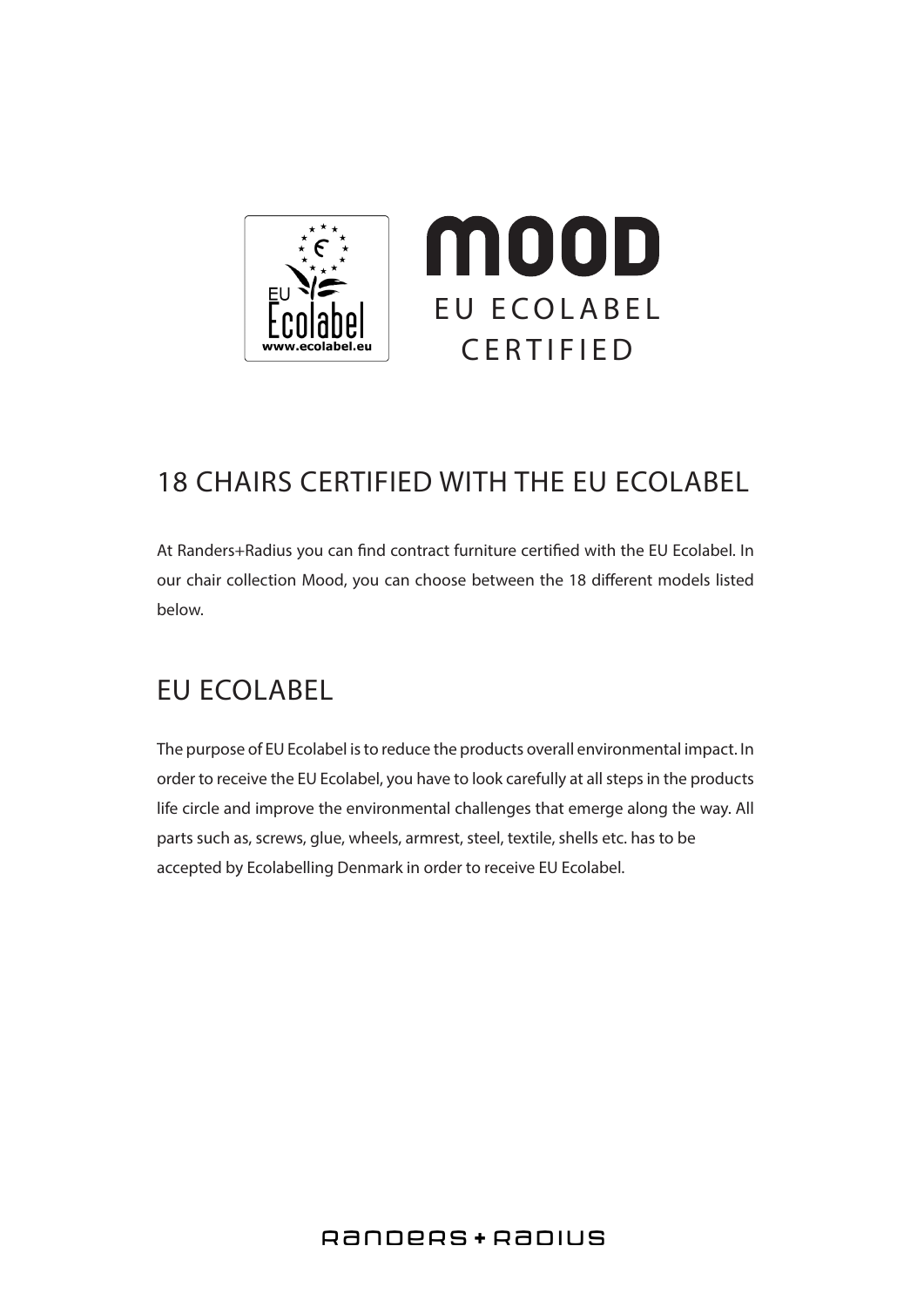

# *EU Ecolabel Certificate*

## **Ecolabelling Denmark hereby certifies that**

**Randers+Radius A/S** Tolsagervej 9 8370 Hadsten

## **Conforms to the European document for furniture**

## **Contract No DK/049/007**

This certificate is in force only together with a valid contract and is not transferable. *This contract is valid until 28-07-2022.*

\* \* \*

Denmark, 18 of September 2020 Ecolabelling Denmark

 $r$   $\alpha$ 

Trine Pedersen Licensing Manager





### RANDERS + RADIUS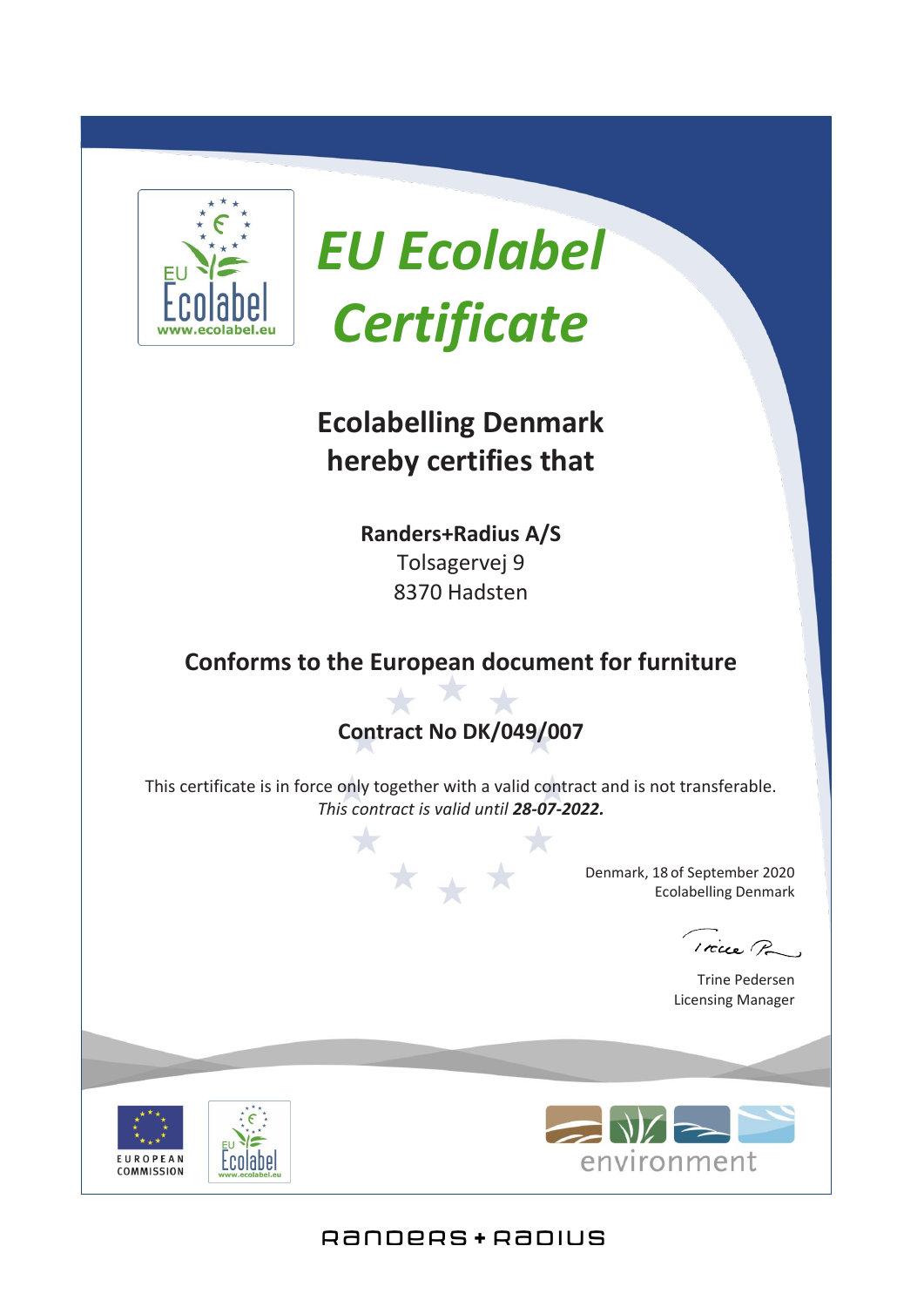



#### RANDERS + RADIUS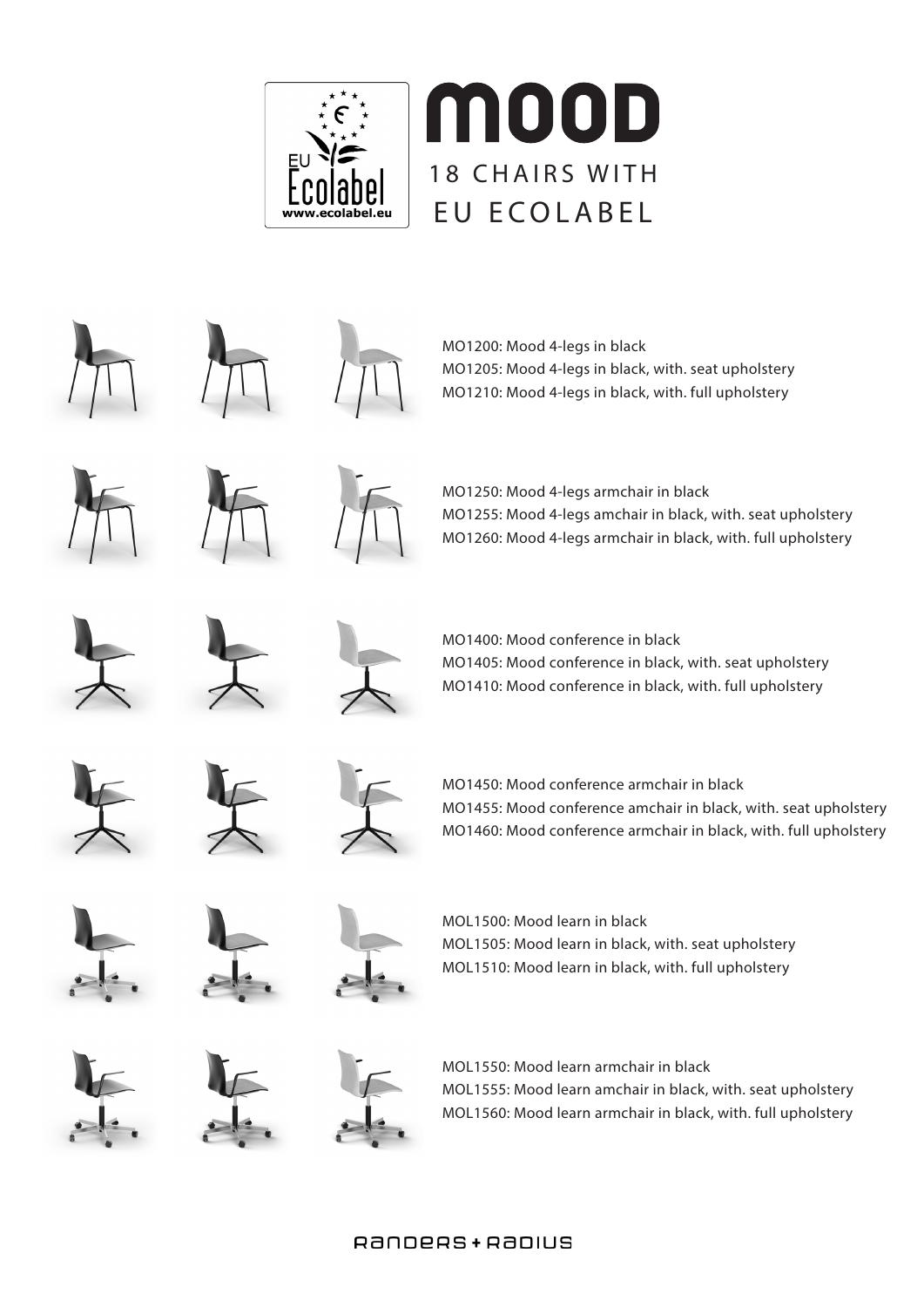#### User manual

#### EU Ecolabel criterion 10

#### Product description:

https://www.randersradius.dk/produkt/mood-4-legs-tube/ https://www.randersradius.dk/produkt/mood-learn/ https://www.randersradius.dk/produkt/mood-conference/

Disposal. Recycling or end of life

A Mood chair can easily be separated into fragments. With only few tools, metal, aluminum, fabric and foam can be separated for easy waste management. All parts can go into a circular process and be reused again and again. See guidance for disassembly.

https://res.cloudinary.com/randers-radius/image/upload/v1590417587/RR/Miljo\_scan.pdf

#### Polymere

The Mood shell is made from PP 100% upcycled material. The source is plastic waste from the European car industry i.e. dashboards, handles and other black cover parts. Minor nylon parts such as castors and armrests are made of virgin materials. To help identify plastic products for subsequent decisions concerning handling, waste recovery or disposal we mark, according to ISO 11469. Armrest are made in PA6 nylon without any marking because of aesthetic reasons. The Mood chair is without any biocidal compounds.

Use of product

The Mood programme is a long-life seating product for public environment areas, and ideal for eating, meeting, learning and socializing. Look at our homepage www.randersradius.dk for further inspiration. Mood is suited for indoor use.

EN standards / Test

Mood comply the following tests: EN 1729-1 functional measurement EN 1729-2 strength - highest level. EN 16139 strength - L2 highest level

Test reports available at our homepage www.randersradius.dk

Quality approved by Danish Furnituremakers Quality Control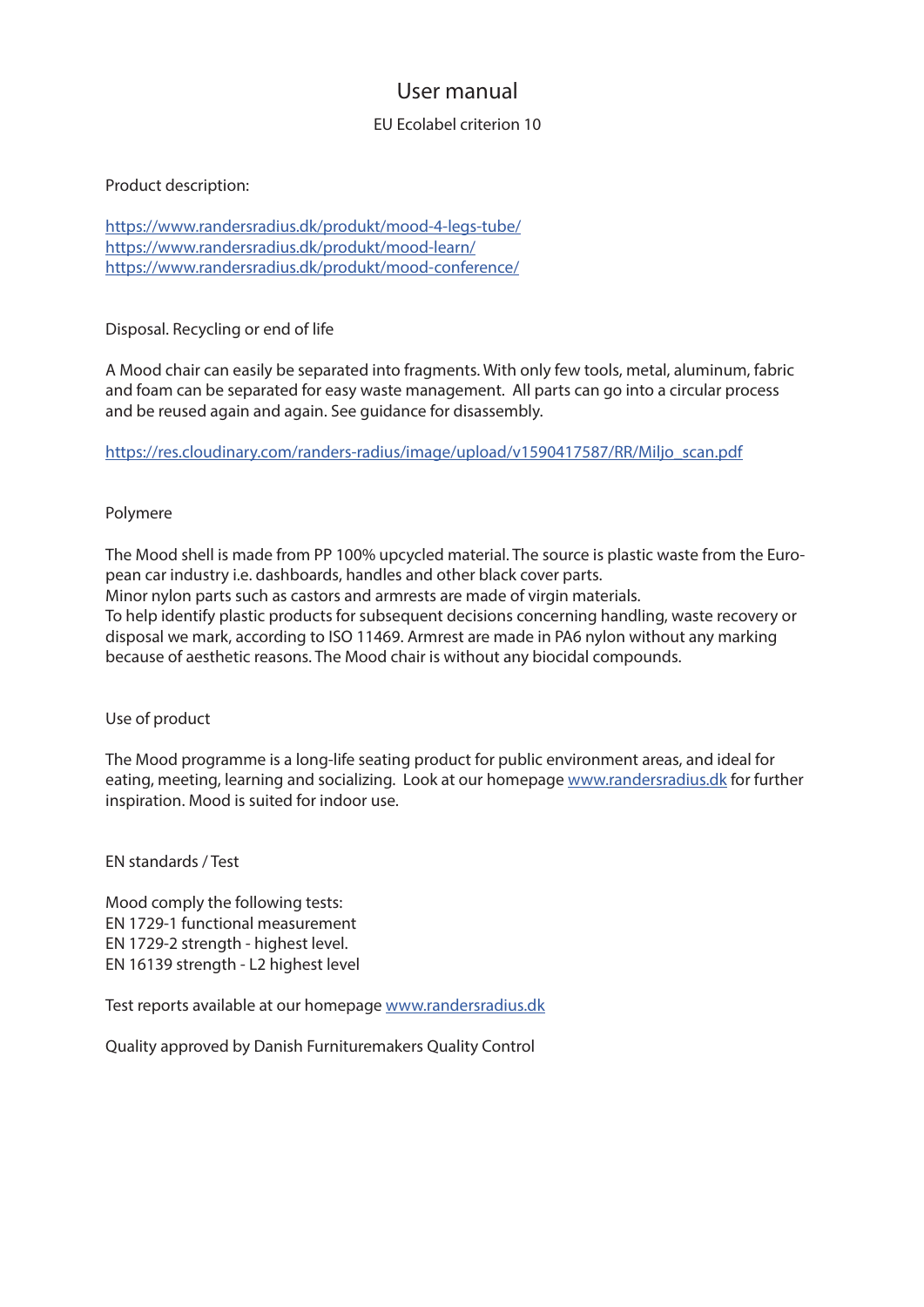#### User manual

#### EU Ecolabel criterion 10

Maintenance and cleaning

The mood series is resistance to all common cleaning. No restrictions. See our maintenance and cleaning instruction for Mood at:

https://res.cloudinary.com/randers-radius/image/upload/v1597050804/Cleaning\_instructions\_Mood RR\_cph0rb.pdf

#### Warranty

According to our general sales & delivery terms. Randers+Radius grant an extended guarantee on 5 years on the Mood programme. The guarantee covers broken frames and damage due to faulty workmanship subject to normal use of the product.

#### Spare parts

Mood has only a few parts that could be worn out but plugs and glides could be needed. However, all spare parts that are included in the Mood Series are available by contacting our sales department.

Email: info@randersradius.dk Tel: +45 70 30 05 15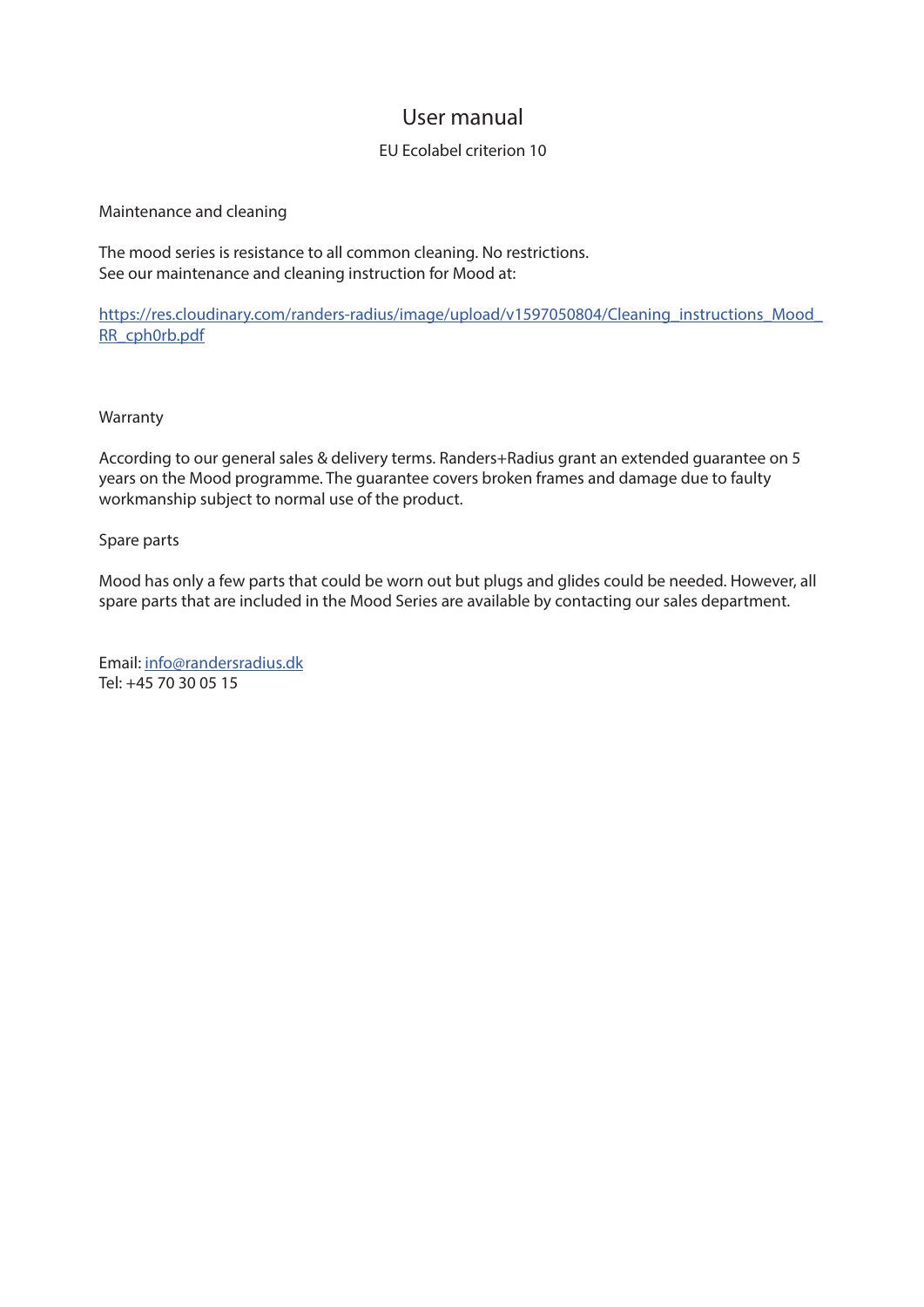

Flowing textiles can be used for seat upholstery & full upholstery

## kvadrat

Atlas, wowen upholstery, 90% new wool, 10% nylon, worsted Audiomix, wowen textile, 90% new wool, 10% nylon, worsted Basel, woven upholstery, 90 % new wool, 10% nylon, worsted Canvas 2, woven upholstery, 90 % new wool, 10% nylon Cava, woven upholstery 90% new wool, 10% nylon, worsted Clara 2, woven upholstery 92% new wool, 8% nylon, worsted Divina 3, woven upholstery, 100% new wool Divina MD, woven upholstery, 100% new wool Divina Melange 2, woven upholstery, 100% new wool Forrest Nap, woven upholstery, 95% new wool, 5% nylon, worsted Glow, woven upholstery, 90% new wool, 10% nylon, worsted Hallingdale 65, woven upholstery, 70% new wool, 30% vscose Hero, woven upholstery, 96% new wool, 4% nylon Land, woven upholstery, 90% new wool, 10% nylon Lila, woven upholstery, 92% new wool, 8% nylon, worsted Masai, woven upholstery, 90% new wool, 10% nylon, worsted Melange Nap, woven upholstery, 97% new wool, 3% nylon, worsted Molly 2, woven upholstery 100 new wool Noise, 96% new wool (worsted), 4%nylon Perla, woven upholstery, 100% new wool Polo, woven upholstery 90% new wool, 10% nylon, worsted Reheck, woven upholstery 90% new wool, 10% nylon, worsted Remix 2, woven upholstery 90% new wool, 10% nylon, worsted Re-wool, 45% new wool (worsted), 45% recycled wool, 10% nylon Rime, woven upholstery 90% new wool, 10% nylon, worsted Raas, woven upholstery, 92% new wool, 8% nylon, worsted Sirocco, woven upholstery, 73% new wool, 27% nylon, worsted Skye, woven upholstery, 90% new wool, 10% nylon, worsted Steelcut2, woven upholstery 90% new wool, 10% nylon, worsted Steelcut Trio 3, woven upholstery 90% new wool, 10% nylon, worsted Tonica, woven upholstery, 100% new wool Tonus 4, 90% new wool, 10% helance Tonus Meadow, 90% new wool, 10% helance Topas, woven upholstery 100% new wool, worsted Twill Weave, 90% new wool (worsted), 10% nylon Umami 1,2,3, woven upholstery 90% new wool, 10% nylon, worsted